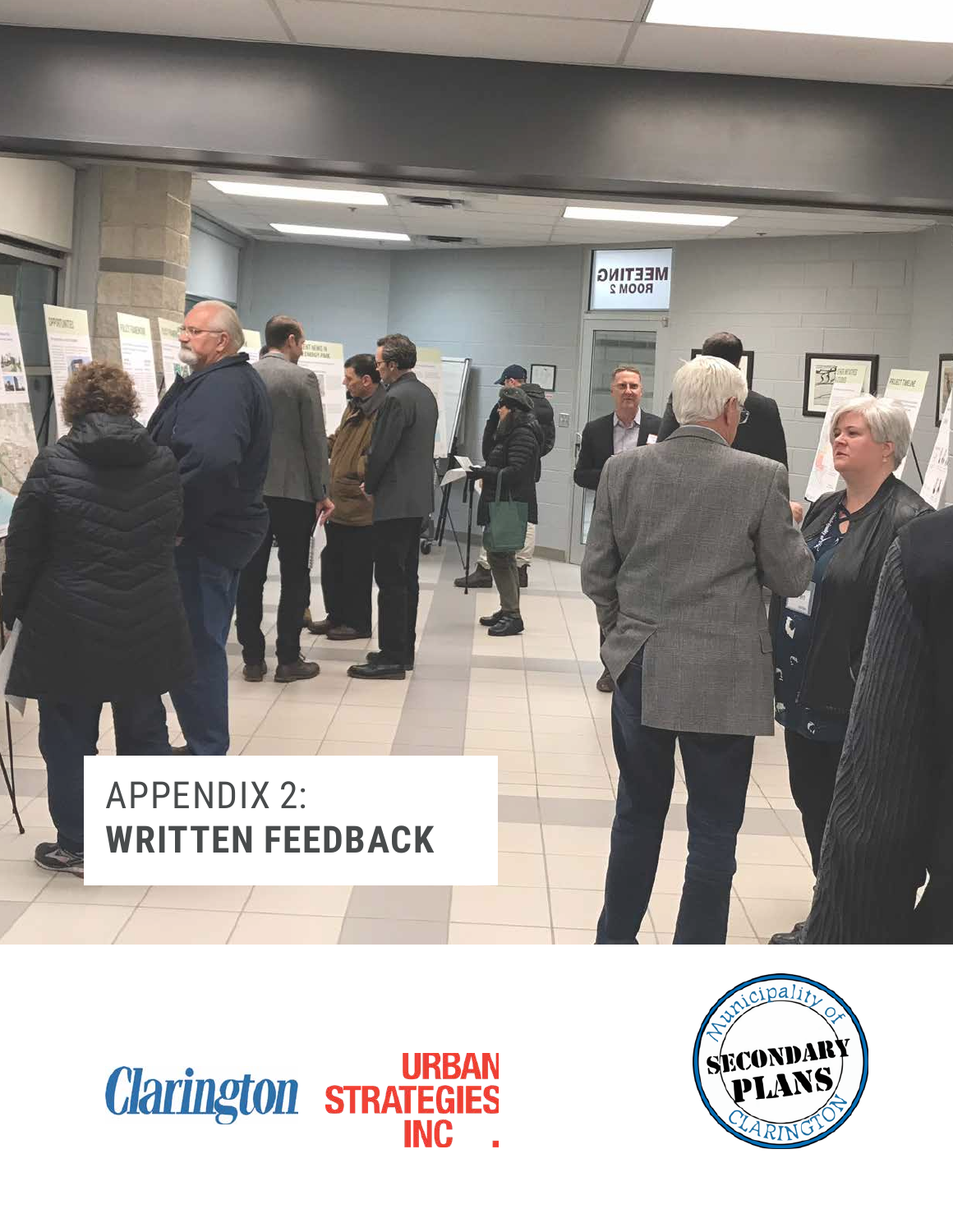# **PUBLIC MEETING #1**

### COMMENT SHEET

COURTICE WATERFRONT STUDY & ENERGY PARK SECONDARY PLAN UPDATE

Share your thoughts on the information presented on the Courtice Waterfront Study and Energy Park Secondary Plan Update, as well as any other ideas and comments you would like us to know. Please leave this sheet with a staff member before you leave.

**How will a waterfront park benefit Courtice?**

More natural space to enjoy.

**How can the Courtice Waterfront Lands complement the Energy Park?** 

Less large buildings = less industrial looking



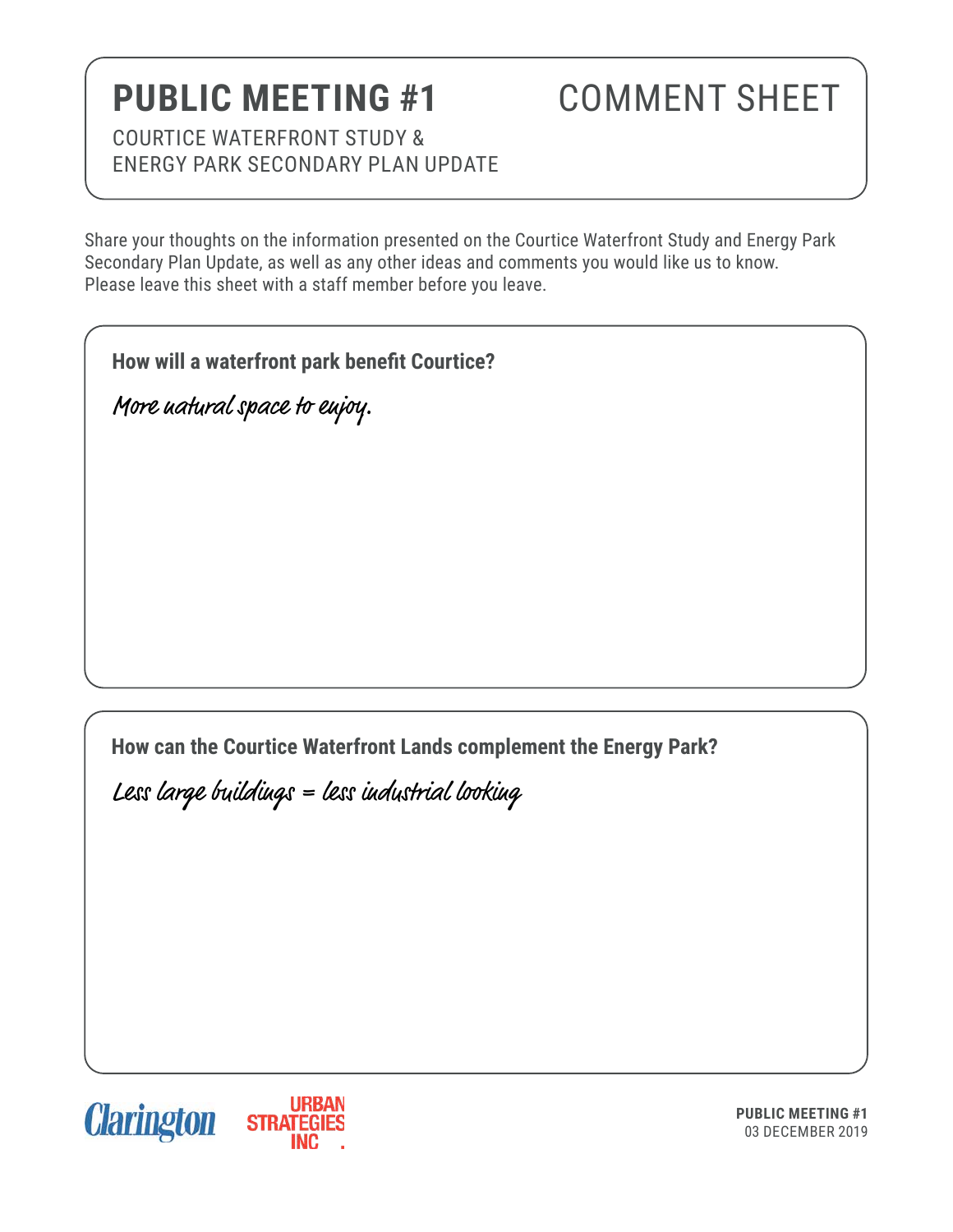# **PUBLIC MEETING #1**

### COMMENT SHEET

COURTICE WATERFRONT STUDY & ENERGY PARK SECONDARY PLAN UPDATE

Share your thoughts on the information presented on the Courtice Waterfront Study and Energy Park Secondary Plan Update, as well as any other ideas and comments you would like us to know. Please leave this sheet with a staff member before you leave.

**What do you like to enjoy doing along the waterfront?** 

Fishing, Hiking

**How should the Secondary Plan support the development of an energy cluster?**  N/A



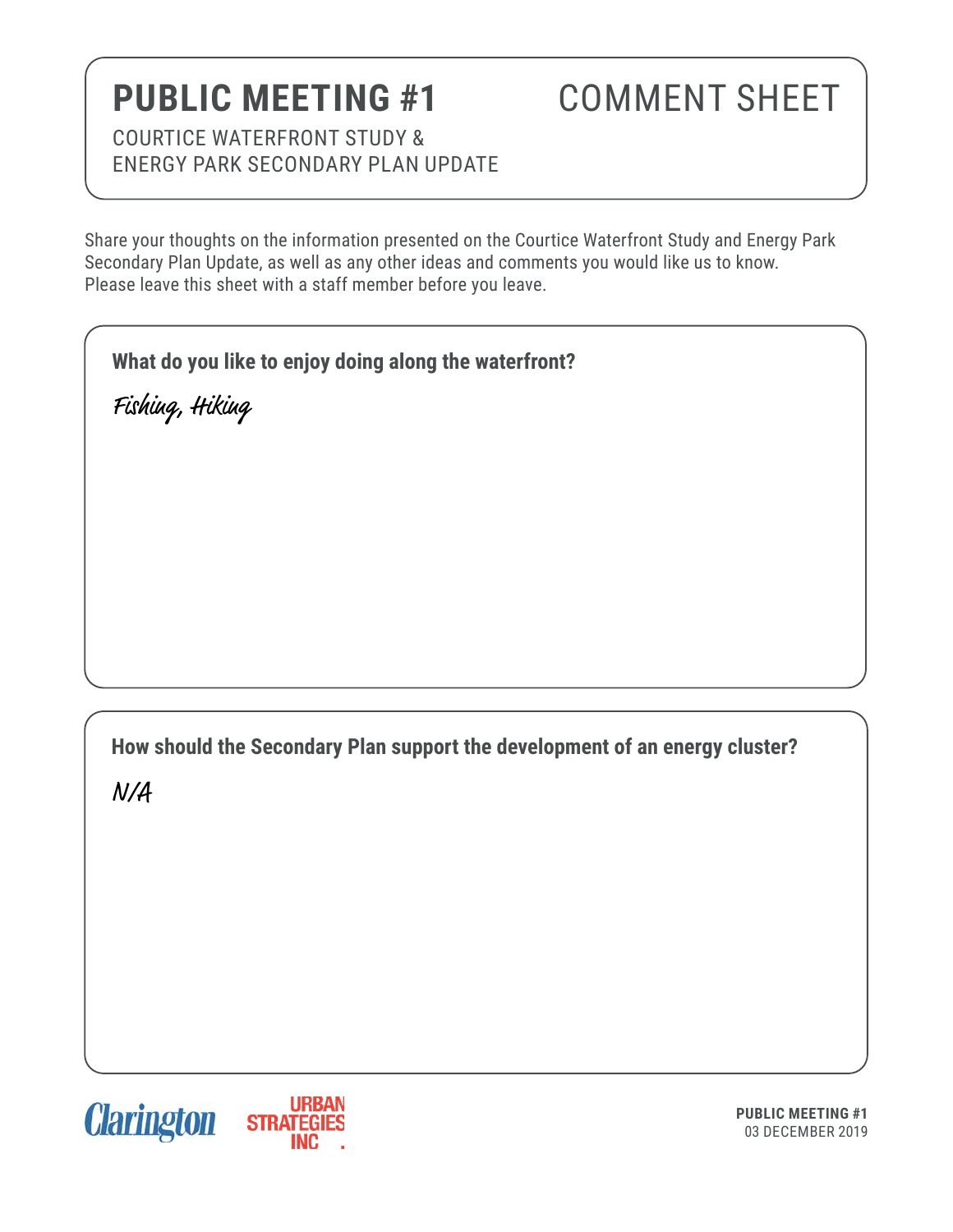# **PUBLIC MEETING #1**

### COMMENT SHEET

COURTICE WATERFRONT STUDY & ENERGY PARK SECONDARY PLAN UPDATE

Share your thoughts on the information presented on the Courtice Waterfront Study and Energy Park Secondary Plan Update, as well as any other ideas and comments you would like us to know. Please leave this sheet with a staff member before you leave.

**How will a waterfront park benefit Courtice?**

It will provide lower part of Courtice with a paved walking trail.

**What would you like to enjoy doing along the waterfront?** 

Walking

Eating

- Picnic
- Restaurant

**Clarington** 



**PUBLIC MEETING #1** 03 DECEMBER 2019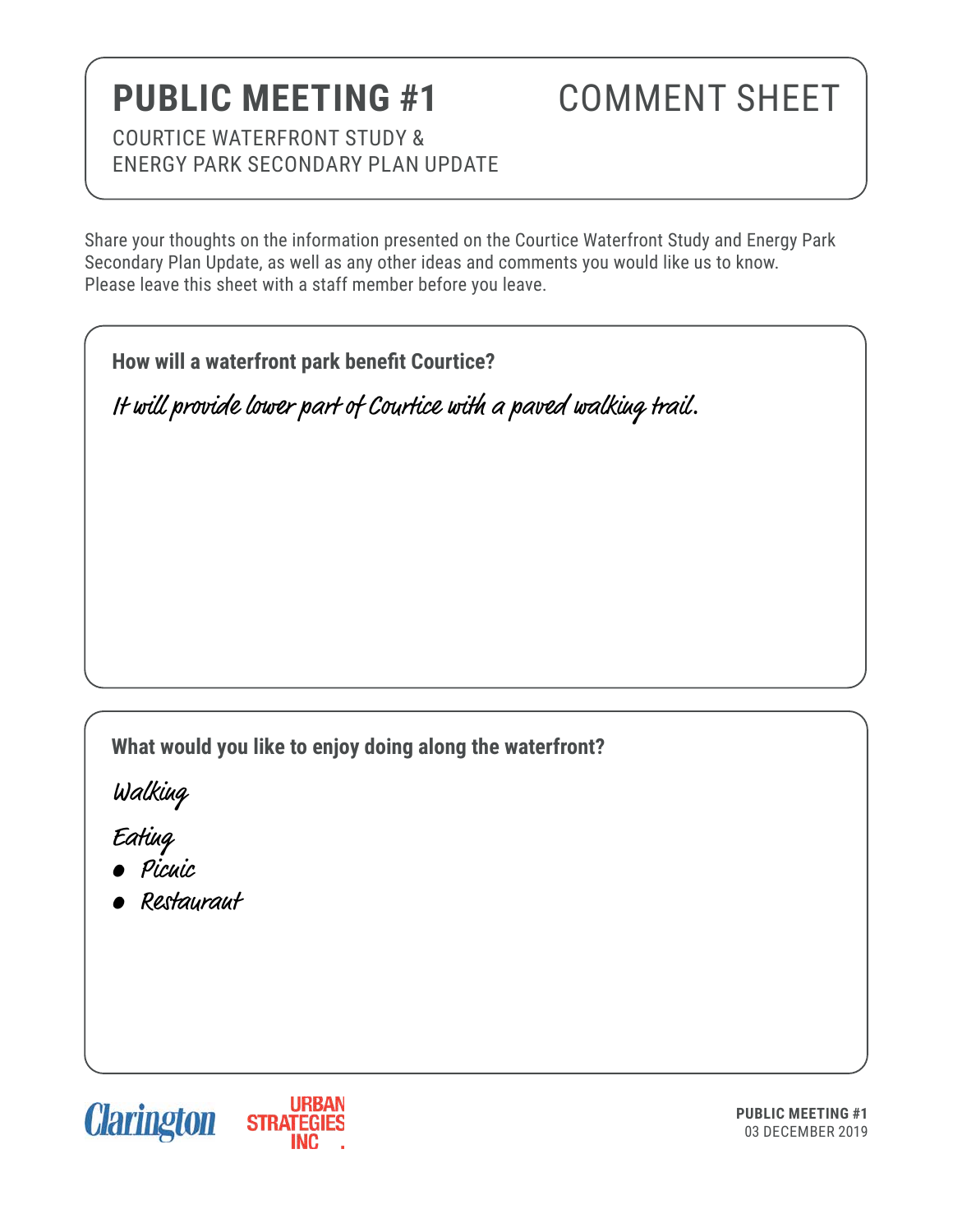# **DURHAM REGION CYCLING COALITION**

CLARINGTON ACTIVE TRANSPORTATION & SAFE ROADS COMMITTEE

The DRCC along with the CAT&SRC would like to see safe access to the proposed park by means other than a vehicle. At present there is a high volume of Durham York Energy traffic using Courtice Rd when exiting the 401 at exit 425.

This is on the corridor of Ontario's signature WFT which attracts visitors from far and wide who are usually on bicycle.There will be increased traffic as the new energy campus takes shape to say nothing about the current/present high traffic volumes as OPG-Darlington staff enter and leave by this route.

We are strongly suggesting that due consideration is given to the amount of traffic that will be present in this area.

Jim Boate For DRCC & CAT&SRC